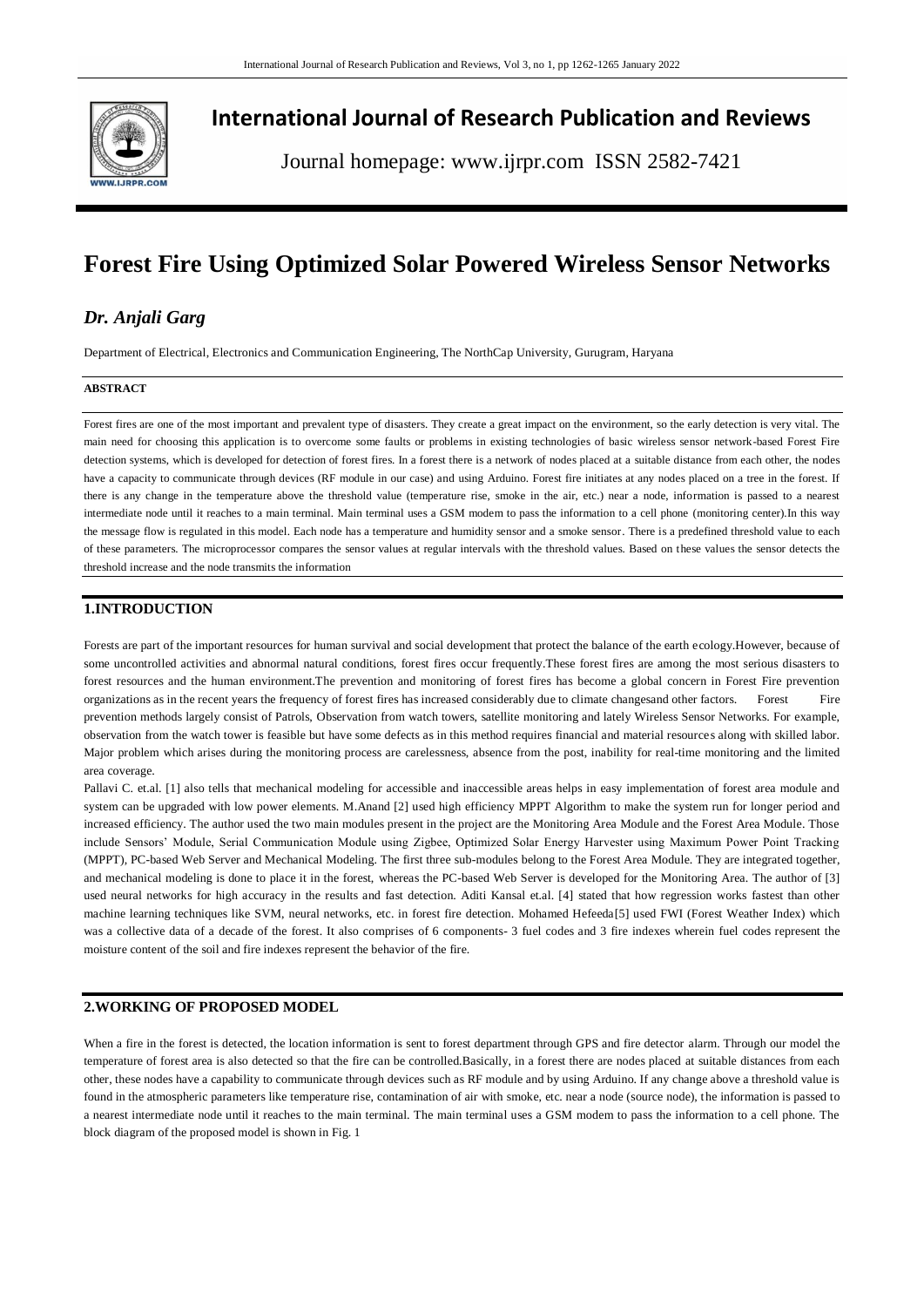

Fig 1 Block diagram of the proposed model

#### *2.1 Power Supply*

First part of the project is the power supply. Block diagram of the power supply used in the project is given in Fig. 2.



Fig. 2 Block diagram of power supply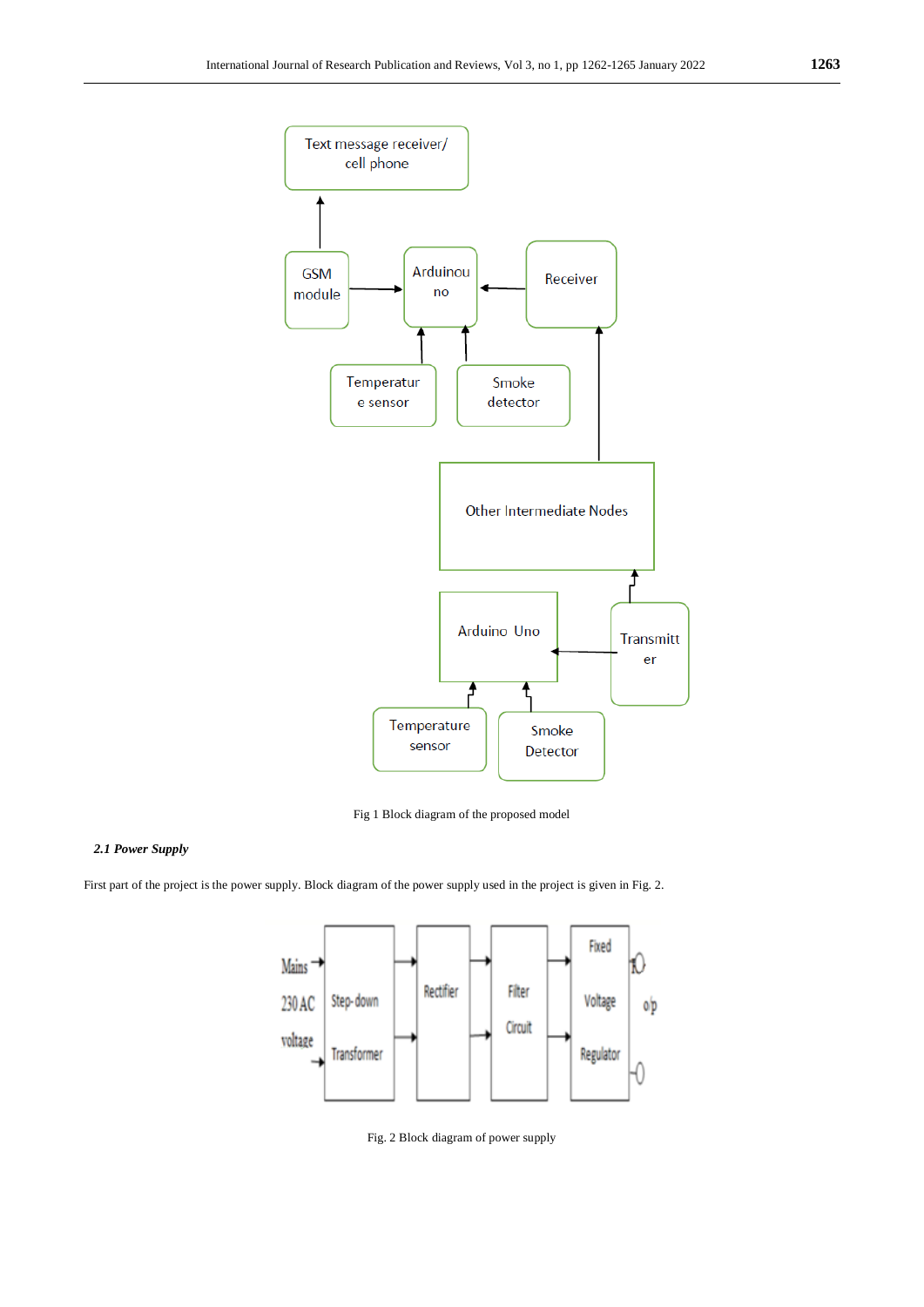A power supply is an electrical device that supplies electric power to an electric load. The primary function of a power supply is to convert electric current from a source to the correct voltage, current, and frequency to power the load. Using step down transformer AC voltage is converted into 12V ac from the main supply, then this step-down voltage is given to full wave bridge rectifier circuit which converts the ac voltage into a pulsating dc voltage. Since output of the rectifier is not completely a dc voltage, we use a filter circuit to remove the ripples from the rectified output.

#### *2.2 SMOKE SENSOR*

A smoke sensor as shown in Fig. 3 is a device that senses smoke, typically as an indicator of fire. Commercial security devices issue a signal to a fire alarm control pattern as part of a fire alarm system, while household smoke detectors, also known as smoke alarms, generally issue a local audible or visual alarm from the detector itself.



Fig. 3 Smoke sensor

#### **2.3 TEMPERATURE SENSOR LM35**

A temperature sensor is a device, usually an RTD (resistance temperature detector), that collects the data about temperature from a particular source and converts the data into understandable form for a device or an observer. LM35 as shown in Fig. 4 is a precision IC temperature sensor with its output proportional to the temperature in degree Celsius (°C). The sensor circuitry is sealed and therefore it is not subjected to oxidation and other processes. Temperature can be measured more accurately with LM35 than with a thermistor. It does not cause more than 0.1°C temperature rise in still air.





#### **2.4 RF MODULE**

An RF module as shown in Fig. 5 is a small electronic device used to transmit and receive radio signals between two devices. In an embedded system it is often desirable to communicate with another device wirelessly. The RF modules are very small in dimension and also have a wide operating voltage, example – from 3V to 12V. Generally, the wireless systems designer has two overriding constraints it must operate over a certain distance and transfer a certain amount of information within a data rate.





The working of the proposed model which shown in the block diagram of Fig. 1 explains that when the temperature increasesfrom the set threshold